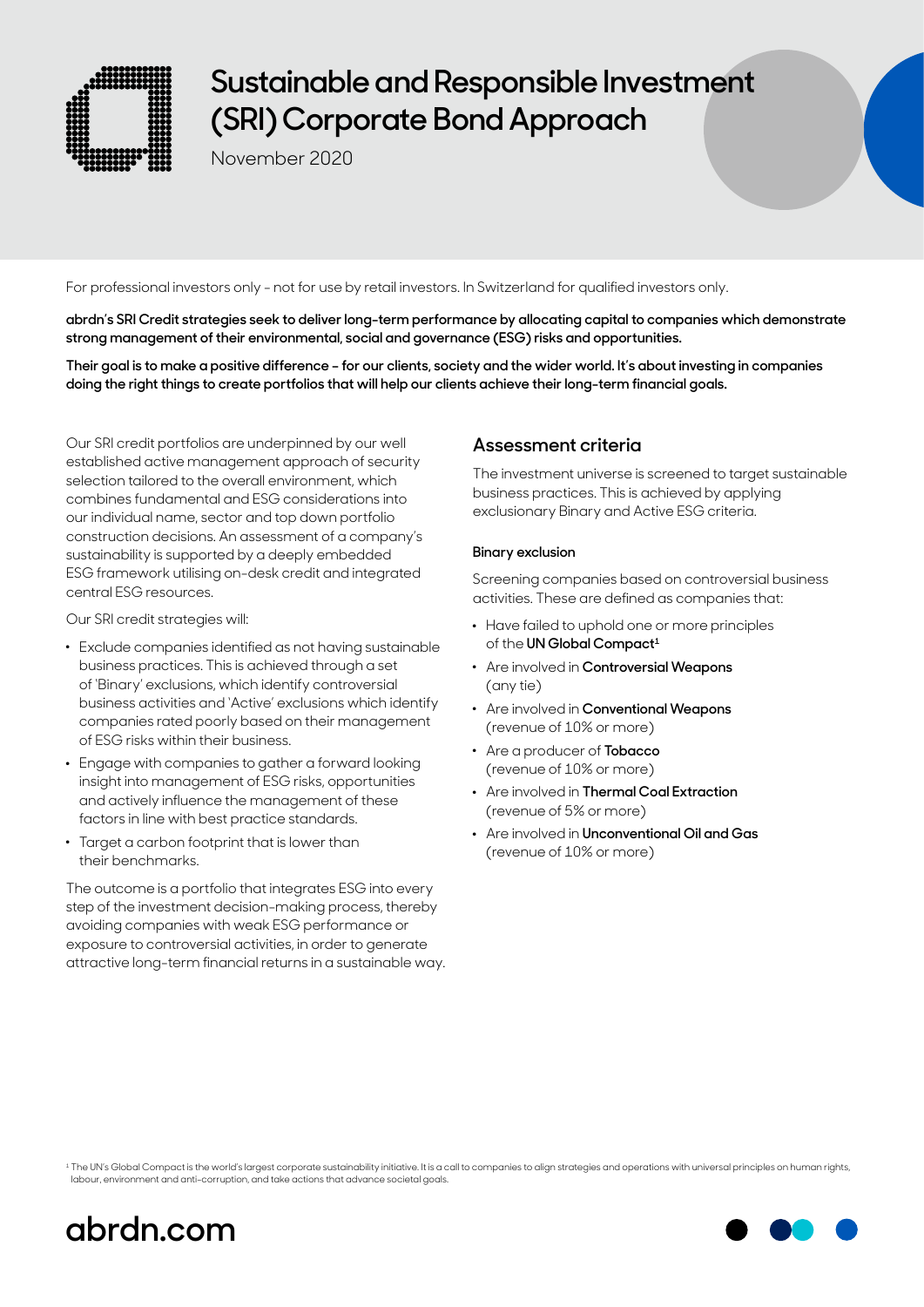# **Sustainable and Responsible Investment (SRI) Corporate Bond Approach - Cont.**



# **Active exclusion**

Excluding companies rated poorly - based on their management of ESG risks within their business. This is drawn from the insights of our credit analysts and central ESG investment team. In this regard, there are a number of inputs available to screen the investment universe:

### **ESG House Score**

Our SRI credit strategies use our proprietary ESG House Score, developed by our central ESG investment team, to identify companies with potentially high or poorly managed ESG risks. The score is calculated by combining a variety of data inputs within a proprietary framework in which different ESG factors are weighted according to how material they are for each sector and region. This allows us to see how companies rank in a global context. Our SRI Credit strategies exclude companies with the highest ESG risks, as identified by the ESG House Score, in sectors identified as medium or high risk by our central ESG investment team. Where an investment falls below our threshold we have set a three month review period to determine an appropriate outcome.

### **Risk sector classification**

Sectors are classified using industry data and internal analysis of quantified risks relating to climate change, human rights, environment, labour issues and business ethics. The overall rating is determined by the central ESG Investment team and in consultation with relevant sector analysts in credit and equity teams. The objective is to assign a risk classification for each sector: high, medium or low.

| High-Risk Sector<br><b>Examples</b> | Medium-Risk Sector<br>Examples | Low-Risk Sector<br><b>Examples</b> |
|-------------------------------------|--------------------------------|------------------------------------|
| Construction<br>materials           | <b>Real Estate</b>             | IT consulting                      |
|                                     | Food distributors              | Advertising                        |
| Mining                              | Healthcare                     | I eisure                           |
| Oil and gas                         | services                       | products                           |
| Gas and<br>electricity utilities    | Industrial<br>machinery        | Renewable<br>electricity           |
| Autos                               | <b>Banks</b>                   |                                    |

### **Credit ESG Risk Rating**

Owned and defined by credit analysts. This indicator is used to assess how impactful we believe ESG risks are likely to be to the CREDIT QUALITY of the issuer now and in the future. Key drivers of an analyst's assessment include:

- . Inherent ESG risks of the sector of operation
- . Materiality of these risks
- . Judgement on the timeframe over which ESG risks may have an impact
- . How well management controls and plans around these risks and treats their various stakeholders

Companies are rated Low, Medium or High. A Credit ESG Risk Rating of 'High' indicates that there are potentially significant risks whose impact and timeliness could negatively impact the credit profile. Combining these factors, the active exclusions are then applied.

## **Universe filtered through robust proprietary ESG House Score and Credit ESG Risk Rating**



#### **Key factors**

- . Companies receive an ESG House score between 0 and 100 (higher is better)
- . Sectors classified by risk: Low, Medium, High
- . Companies receive a Credit ESG Risk Rating: Low, Medium, High

#### **Exclusions**

- . Companies with a rating of 45 and less and operate in High or Medium risk sectors Sectors classified by risk: Low, Medium, High
- . Companies assigned a High Credit ESG Risk rating (regardless of sector)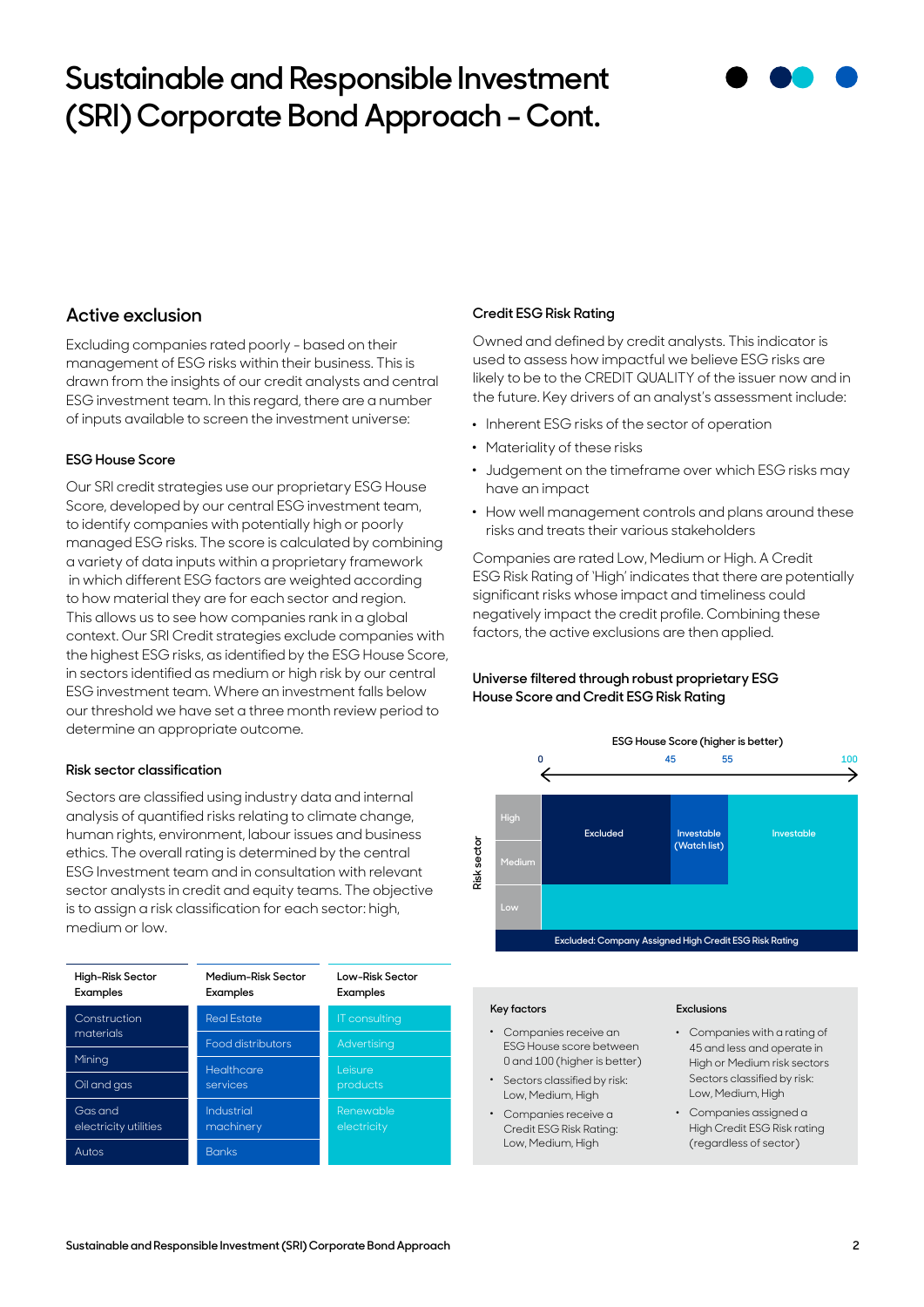# **Sustainable and Responsible Investment (SRI) Corporate Bond Approach - Cont.**



## **Engagement**

Engagement with company management teams is a key part of our research and investment process and a key facet of our overall stewardship programme. It provides us with a more holistic view of companies, including current and future ESG risks that need to be managed, as well as potential beneficial opportunities. This stage also provides the opportunity for us to discuss any areas of concern, share best practice knowledge and drive positive changes. The priorities for engagement are established based on:

- Materiality of holdings (i.e. size)
- . ESG issues that are considered a key driver of the credit profile of a company.
- . An abrdn Watch List which includes:
	- **–** Companies with ESG House Scores between between **45 and 55** and operating in 'High' and 'Medium' risk sectors.
	- **–** Negative ESG house score rating movements.
	- **–** Hot topics reactive engagements relating to any negative news events.

## **Carbon Footprint**

The funds will target a Carbon Intensity lower than the benchmark as measured by abrdn's Carbon Footprint tool (which uses Trucost data for Scope 1&2 emissions)2.

### **Summary of our Sustainable and Responsible Investment approach:**

- . **ESG research integration** ESG credit assessment supported by analyst ESG tool kit.
- . **Company engagement** cross-asset class engagement to gather forward looking insights and drive positive changes.
- . **ESG exclusion criteria** companies identified as having the poorest management of ESG risks are excluded based on binary and active ESG criteria.
- . **Portfolio construction** targeting a lower carbon footprint compared to the benchmark and factoring thematic ESG themes into portfolio positioning.

## **Our capabilities**

We have a market-leading, 50-strong Responsible Investment team. This highly experienced and well-resourced group undertakes sector and thematic research, engagement and voting activity. ESG specialists are also embedded in each team.

We believe our success lies in our ability to connect across teams, geographies, public and private markets to generate superior investment solutions for our clients.

<sup>2</sup> Our current approach is to consider Scope 1, 2 and 3 emissions at company and sector level. We use Scope 1 and 2 emissions for calculating the portfolio's carbon footprint in order<br>to avoid double counting and data inc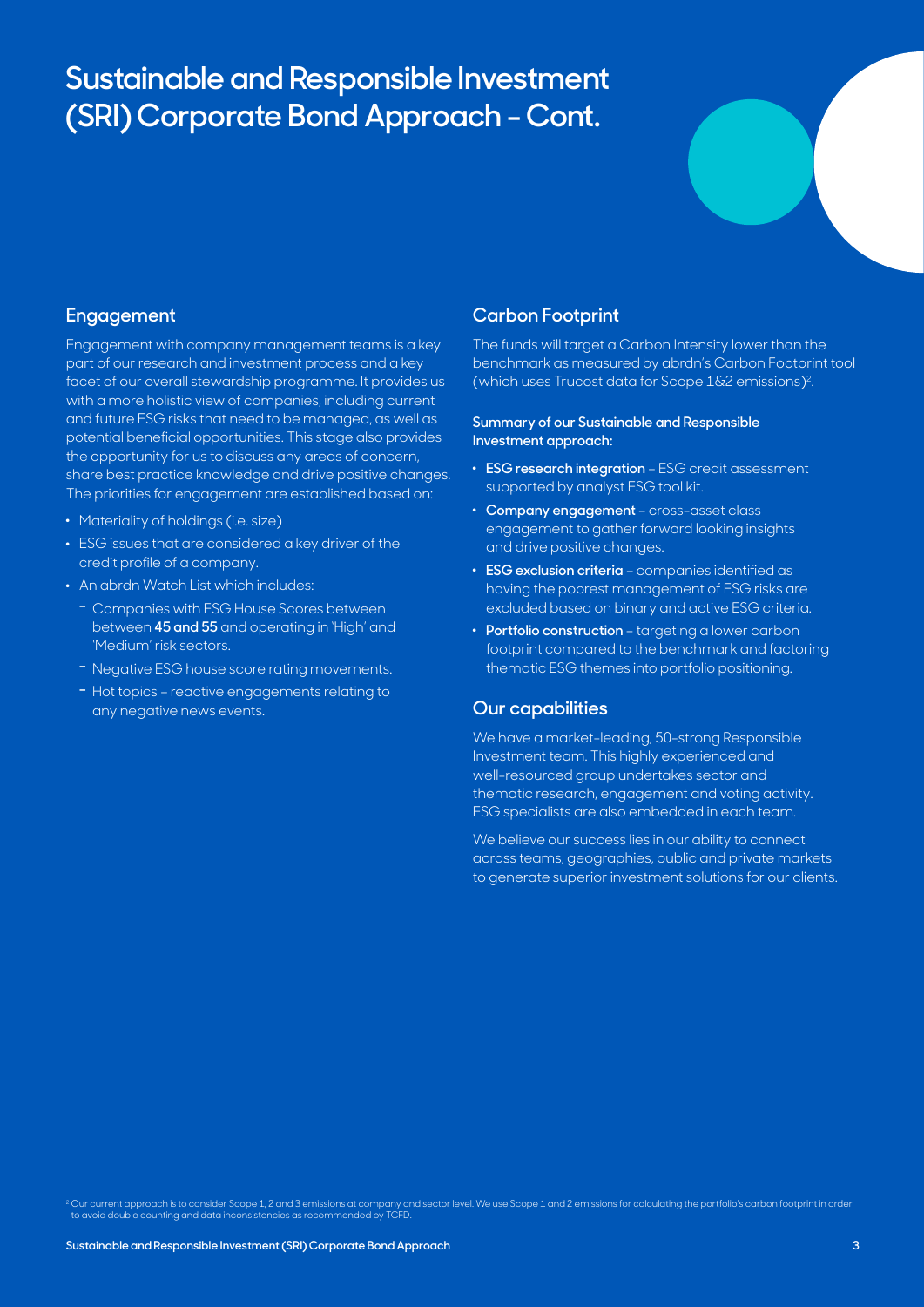#### **Important Information**

Past performance is not a guide to future results. The value of investments, and the income from them, can go down as well as up and clients may get back less than the amount invested.

The views expressed in this document should not be construed as advice or an investment recommendation on how to construct a portfolio or whether to buy, retain or sell a particular investment. The information is being given only to those persons who have received this document directly from Aberdeen Asset Managers Limited or Standard Life Investments Limited (together "abrdn") and must not be acted or relied upon by persons receiving a copy of this document other than directly from abrdn. No part of this document may be copied or duplicated in any form or by any means or redistributed without the written consent of abrdn.

The information contained herein including any expressions of opinion or forecast have been obtained from or is based upon sources believed by us to be reliable but is not guaranteed as to the accuracy or completeness.

Any data contained herein which is attributed to a third party ("Third Party Data") is the property of (a) third party supplier(s) (the "Owner") and is licensed for use by abrdn<sup>2</sup>. Third Party Data may not be copied or distributed. Third Party Data is provided "as is" and is not warranted to be accurate, complete or timely. To the extent permitted by applicable law, none of the Owner, abrdn<sup>2</sup> or any other third party (including any third party involved in providing and/ or compiling Third Party Data) shall have any liability for Third Party Data or for any use made of Third Party Data. Neither the Owner nor any other third party sponsors, endorses or promotes the fund or product to which Third Party Data relates.

<sup>2</sup> abrdn means the relevant member of abrdn group, being abrdn plc together with its subsidiaries, subsidiary undertakings and associated companies (whether direct or indirect) from time to time.

## **This content is available in the following countries/regions and issued by the respective abrdn group members detailed below. abrdn group comprises abrdn plc and its subsidiaries:**

(entities current as at 27 September 2021)

### **Europe, Middle East and Africa**

**United Kingdom (UK):** Aberdeen Asset Managers Limited, registered in Scotland (SC108419) at 10 Queen's Terrace, Aberdeen, AB10 1XL. Standard Life Investments Limited registered in Scotland (SC123321) at 1 George Street, Edinburgh EH2 2LL. Both companies are authorised and regulated in the UK by the Financial Conduct Authority. **Austria, Belgium, Cyprus, Denmark, Finland, France, Germany, Gibraltar, Greece, Iceland, Ireland, Italy, Luxembourg, Netherlands, Norway, Portugal, Spain, and Sweden:** Aberdeen Asset Managers Limited, registered in Scotland (SC108419) at 10 Queen's Terrace, Aberdeen, AB10 1XL, and Standard Life Investments Limited registered in Scotland (SC123321) at 1 George Street, Edinburgh EH2 2LL. Both companies are authorised and regulated by the Financial Conduct Authority in the UK. **Switzerland:** Aberdeen Standard Investments (Switzerland) AG. Registered in Switzerland (CHE-114.943.983) at Schweizergasse 14, 8001 Zürich. **Abu Dhabi Global Market ("ADGM"):** Aberdeen Asset Middle East Limited, 6th floor, Al Khatem Tower, Abu Dhabi Global Market Square, Al Maryah Island, P.O. Box 764605, Abu Dhabi, United Arab Emirates. Regulated by the ADGM Financial Services Regulatory Authority. For Professional Clients and Market Counterparties only.

### **Asia-Pacific**

**Australia and New Zealand:** abrdn Australia Limited ABN 59 002 123 364, AFSL No. 240263. In New Zealand to wholesale investors only as defined in the Financial Markets Conduct Act 2013 (New Zealand). **Hong Kong:** abrdn Hong Kong Limited. This document has not been reviewed by the Securities and Futures Commission. **Japan:** abrdn Japan Limited Financial Instruments Firm: Kanto Local Finance Bureau (Kinsho) No.320 Membership: Japan Investment Advisers Association, The Investment Trusts Association, Type II Financial Instruments Firms Association, Japan Securities Dealers Association. **Malaysia:** abrdn Malaysia Sdn Bhd (formerly known as Aberdeen Standard Investments (Malaysia) Sdn Bhd), Company Number: 200501013266 (690313-D). This document has not been reviewed by the Securities Commission of Malaysia. **The People's Republic of China ("PRC"):** abrdn Private Fund Management (Shanghai) Company Limited (formerly known as Aberdeen Standard Asset Management (Shanghai) Company Limited) in the PRC only. Registered by Asset Management Association of China (AMAC) with the number of P1065987. **Taiwan:** Aberdeen Standard Investments Taiwan Limited, which is operated independently, 8F, No.101, Songren Rd., Taipei City, Taiwan Tel: +886 2 87224500. **Thailand:** Aberdeen Asset Management (Thailand) Limited. **Singapore:** Aberdeen Standard Investments (Asia) Limited, Registration Number 199105448E.